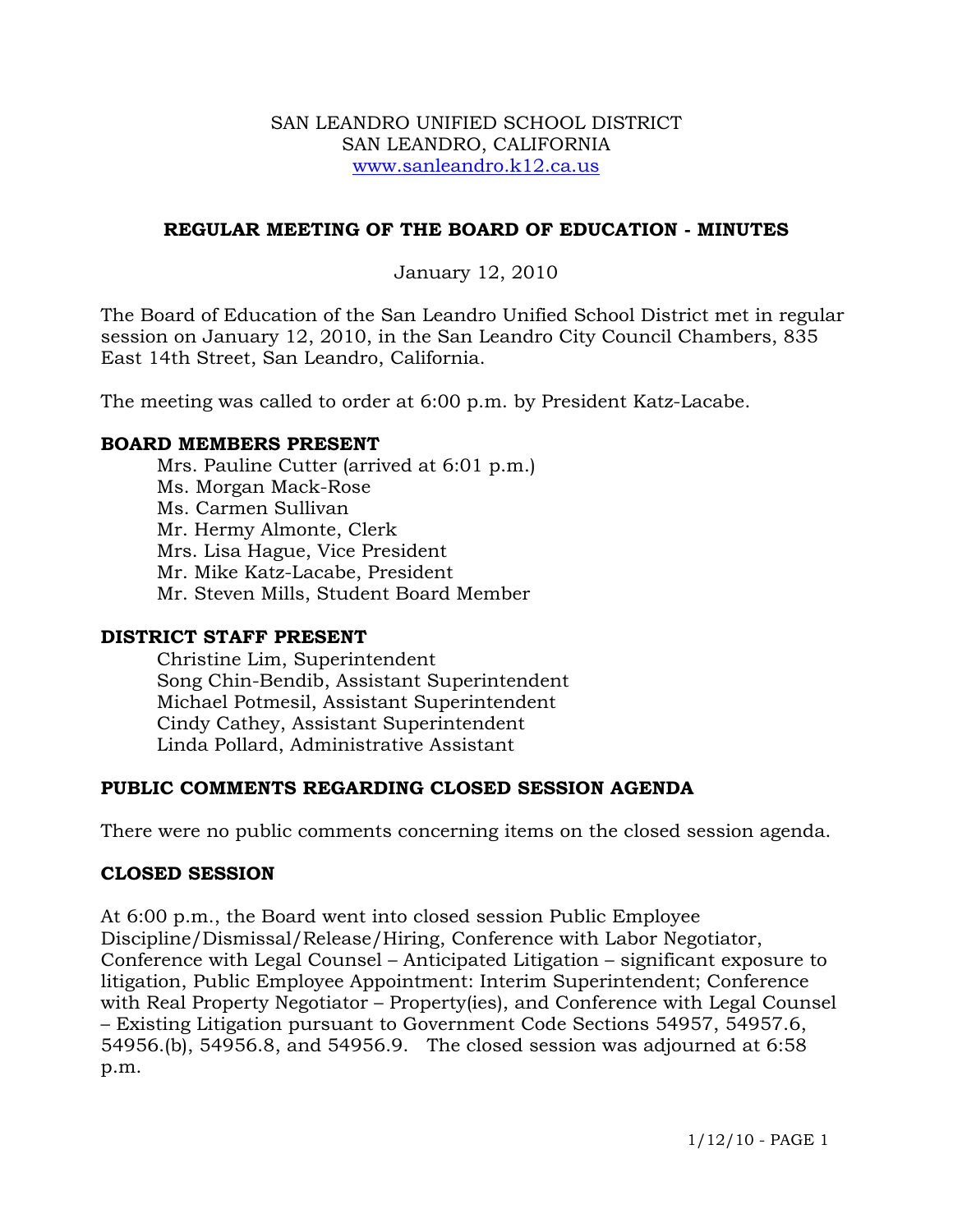The Board returned to open session at 7:01 p.m. with the Pledge of Allegiance to the Flag. President Katz-Lacabe said the Board had been in closed session where the following action was taken:

• On a motion made by Trustee Hague and seconded by Trustee Prola, the Board appointed Cindy Cathey as Interim Superintendent by a 7-0 vote effective January 19, 2010.

# **APPROVAL OF AGENDA**

On a motion made by Trustee Cutter and seconded by Trustee Prola, the Board approved the agenda for the regular meeting of January 12, 2010, by a 7-0 vote.

## **PRESENTATION**

The Superintendent and Board of Education presented a Certificate of Commendation to Mark Montoya who has been instrumental in the resurrection of the Thomas Jefferson PTA. Mr. Montoya is a champion for children. His energy around raising funds to provide more for the kids at Jefferson is infectious. He, with the help of a small group of parents, was able to raise nearly \$10,000 dollars their first year in existence. This year the PTA is funding Jefferson's Urban Wilderness Classroom (school garden) in addition to providing funds for the fifth grade Outdoor Education Science trip. Mr. Montoya believes in students being physically active and thus with the support of the PTA has donated bikes to children at the school. Since the spring of 2009 all together 14 bikes have been donated to students. It is Mr. Montoya's relentlessness and passion for students that drives the Jefferson PTA.

Prior to public testimony President Katz-Lacabe clarified that at the December 15, 2009, Board meeting, on a motion made by Trustee Mack-Rose and seconded by Trustee Prola, the Board terminated the contract of the Superintendent by a 4-3 vote. Trustees Almonte, Katz-Lacabe, Mack-Rose, Prola voting for the motion. Trustees Cutter, Hague, Sullivan voting against the motion.

## **PUBLIC TESTIMONY ON NON-AGENDA ITEMS**

President Katz-Lacabe stated that due to the number of speakers, the speaker time would be limited to 2 minutes per person.

• Kerri Skehan-Marshall addressed the Board advocating to keep art, P.E. and music at all the elementary sites, stating, "You can't believe for one minute that classroom teachers can take the place of our specialists."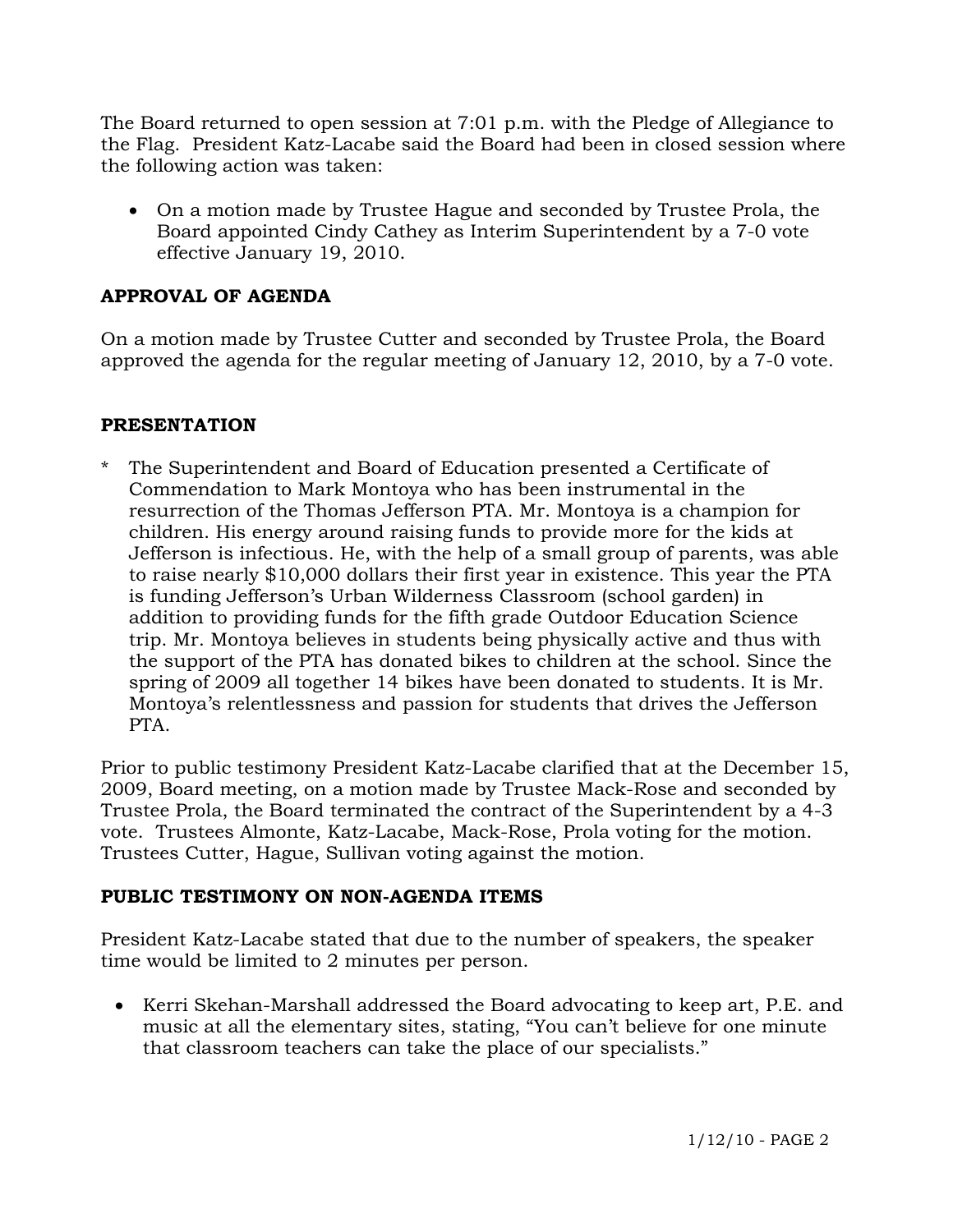- Pamela Richards addressed the Board regarding how comments and complaints that she has received from District staff and parents have shocked and saddened her. Parents have stated that they feel unwelcome due to the lack of respect and follow-up to their concerns shown by the Board. Ms. Richards felt that the Board seems dysfunctional, asking, "What has happened to all of your campaign promises made regarding transparency, openness, accountability, and honesty.
- Ms. Wang thanked President Katz-Lacabe for the recent email to staff explaining the reason for the sudden "firing" of the Superintendent; however the comment, "It is the Board that decides what the district's direction is, the Superintendent determines how", concerned her. She expressed how proud she has been to work in San Leandro Unified, "a district with a mission, a district that practices and attempts culturally-relevant education, a district that is fighting bullying actively, and is combating the anti-phoebe fervor." Ms. Wang commented that the decision to "fire the Superintendent" has made some feel insecure and it's demonstrated a real disservice to the District.
- LaTrina Dumas addressed the Board regarding possible violations of the Brown Act, citing BB 9323, Board conduct; BB 9320(a), limiting closed sessions to discussions; BB 9323.2(a), secret balloting, and BB 9321.1(a), requiring timely reporting of actions taken in closed sessions, noting that the decision to terminate Superintendent Lim was made during the December 15 closed session, but was not reported out until the January 5, 2010, Special Board meeting. Ms Dumas requested that the Board send a written explanation and response to her within 5 business days. Ms. Dumas urged the Board to be open and honest about the situation, work collaboratively with the community and evaluate themselves, noting that this is a hard job; however, "together we can get through this".
- Catalina Vivas, through an interrupter, addressed the Board regarding the irresponsible manner demonstrated by the Board, citing that due to the leadership of Superintendent Lim, such programs as Parents Institute for Quality Education (PIQE), Latinos Unidos, and "Chats with the Principal", at Muir Middle School, has given parents the tools to be more involved and successfully support their students. Ms. Vivas urged the Board to explain their actions, adding that "we deserve that much."
- Hendy Huang reiterated his comments from a previous meeting regarding the increased API since Christine Lim assumed the position of Superintendent, adding that at the last meeting President Katz-Lacabe prevented him from completing his presentation (a violation of the  $1<sup>st</sup>$  amendment). Reading an excerpt from a communication sent by San Leandro Teachers' Association member Dan Martin from Paris in August 2009, *"The SLTA Executive Board needs you to immediately email Trustees Morgan Mack-Rose and Hermy*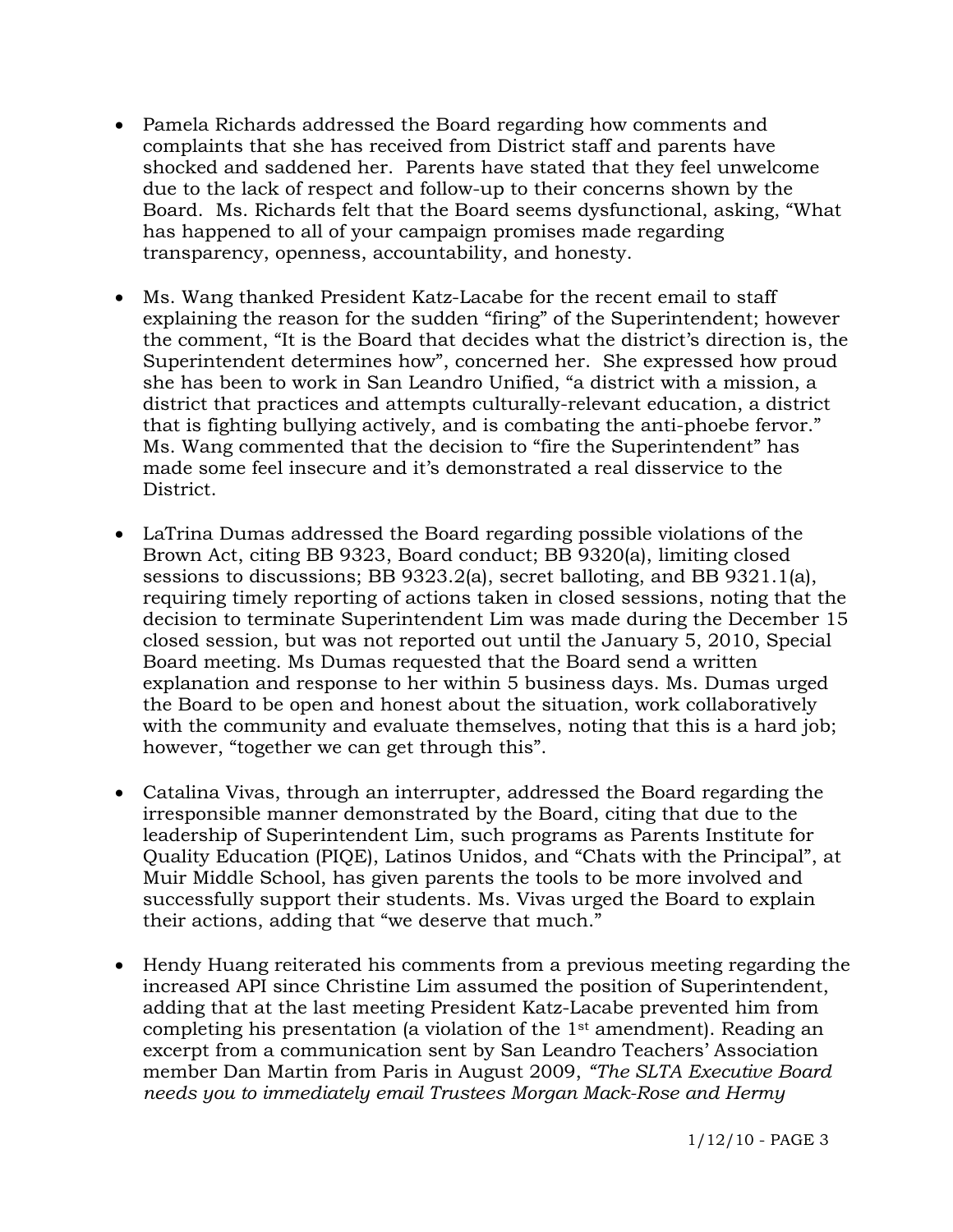*Almonte urging them to do what they were elected to do, and that was to bring Superintendent Lim's term in San Leandro to an end*", Mr. Huang reminded the Board that they were elected by the community and they needed to listen to them.

- Alton Jefferson, District parent presented a petition to recall Trustees Prola, Mack-Rose, and Katz-Lacabe, Almonte for violations of the Brown Act. Mr. Jefferson said that he intends to file the petition with the county clerk.
- Louise Music, Alameda County Arts Learning Coordinator, commended the San Leandro school board for their support of the arts. She also expressed her gratitude and admiration to Superintendent Lim and her commitment to quality teaching and learning. Ms. Music said that she looked forward to continuing to work with the school board and deepen this work by making San Leandro an example of the kind of public education our children deserve.
- Lois Hetland, Associate Professor of Art Education at Massachusetts College of Art & Design and a Research Associate at Harvard Project Zero, and leading the conceptual professional development work with the Teacher Action Research Institute (TARI) program in San Leandro expressed her disappointment to lose the leadership and support of Superintendent Lim; however, was very grateful to her for all that she has done for an initiative in the arts particularly at a time of great fiscal strain.
- Mark Montoya addressed the Board regarding the termination of Superintendent Lim. He thanked Superintendent Lim for what she brought to the District and making a difference for him. Mr. Montoya wished Superintendent Lim the best. In addition, Mr. Montoya was pleased with the appointment of Cindy Cathey as Interim Superintendent.
- Tim Holmes, District parent and City business owner, addressed the Board in support of the termination of Superintendent Lim, stating that "During Ms. Lim's tenure as superintendent, the school district went from cooperation and openness to one which lacks follow through, has limited criticism through secrecy and gives "lip service" to parent involvement." Mr. Holmes respected the Board for "making a very difficult decision and for seeing a broader picture than what is being represented in this room."
- Pamela Low, District teacher, addressed the Board by comparing the sudden action taken by the Board to remove Superintendent Lim before the end of her contract year to Newton's first law of motion, "for every action there is a reaction." Ms. Low asked that the Board express to the superintendent search team that the District needs a superintendent who will continue our work on equity, recognize the District's hard work thus far, and lead and encourage us to move towards meeting our fullest potential.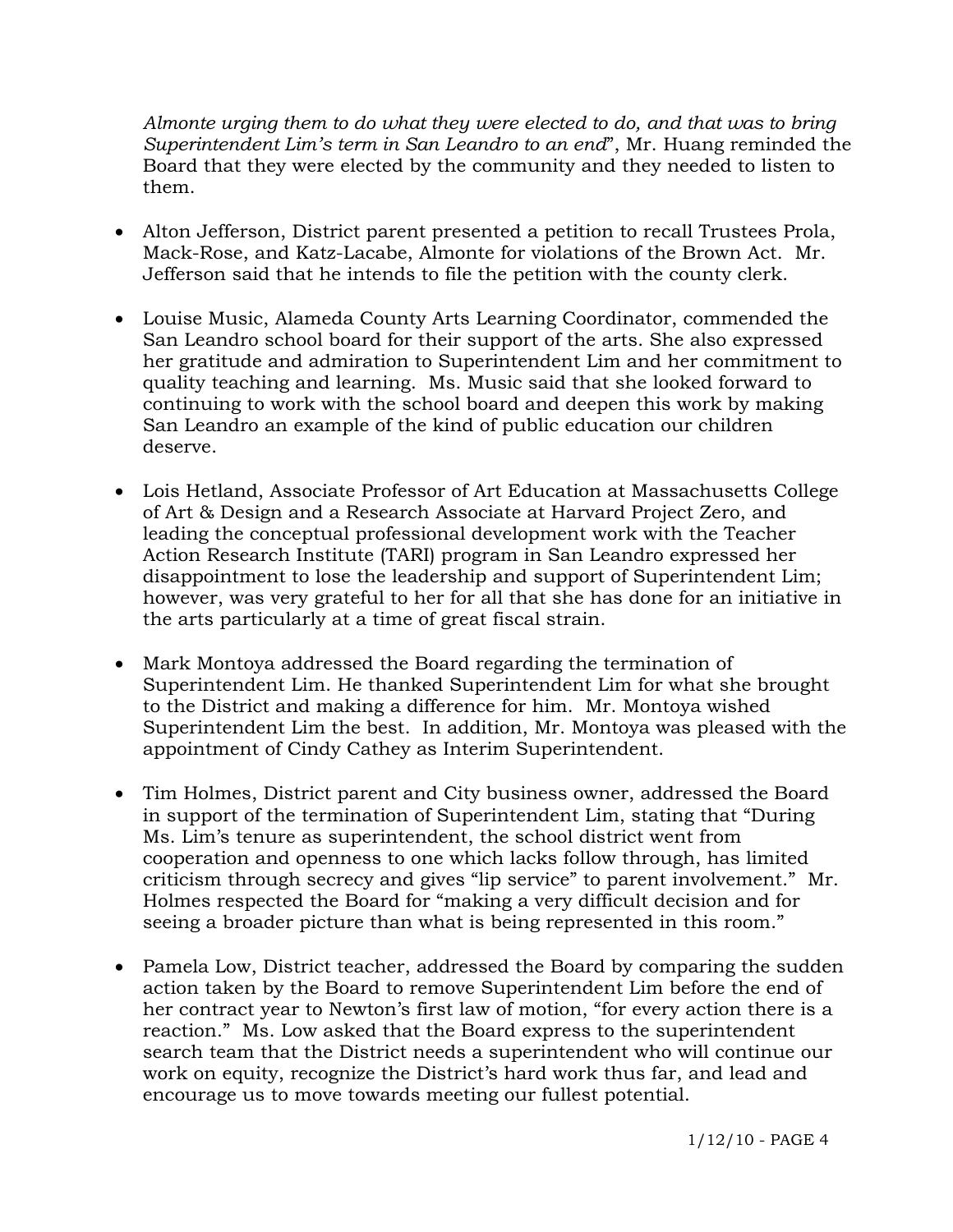Ms. Low urged the Board to bring wisdom, honesty, integrity and justice, independent of each other, district administration and/or outside politics and reflect and embrace working together towards reaching the ultimate outcome for our students.

• Bobbie Brooks, Southern Alameda County Alliance of African American Educators (SACAAAE) praised Superintendent Lim for her outstanding work on behalf of African American students, adding that SACAAAE honored Ms. Lim with the 2008 President's Award for Courageous Leadership for institutionalizing systemic change and for making a quality difference in the lives of African American students. While Ms. Brooks was disappointed by the decision, she hoped that the District would select a superintendent who would be passionate about the work. Ms. Brooks stated that it has been a pleasure to work with Superintendent Lim and commended her for her ongoing courageous leadership.

# **REPORTS**

- 1) Correspondence Clerk Almonte reported receipt of the following emails from December 15, 2009 to January 12, 2010: From Stephen Cassidy regarding "Thank you School Board and everyone for honoring Fred Korematsu" and Governor's proposals; from Carol Alvarez regarding list of CSEA Executive Board for remainder of 2009-2010; from Sam Lucero regarding Earth Club at San Leandro High School; from Shaheen Mohammed regarding invitation for ACSBA Dinner and Social; from Deborah Cox regarding Eat Out for Education; from Wafaa Aborashed regarding cell phone film premier; from Mary Styner regarding Business Academy volunteer opportunities; from Kenneth Pon regarding Brown Act Violations; from Steve Craig regarding teachers and superintendent's salaries; from Carol Delton regarding corrections on Board workshops and minutes; and from Jeni Engler regarding answering public questions about Board's decision.
- 2) Student Board Member Report Steven Mills, Student Board member, updated the Board on activities at San Leandro High School. With the opening of the SLHS Korematsu Campus this fall, ASB has been working very closely with the administrators to make sure that activities are place, and the transition for the  $9<sup>th</sup>$  graders is smooth, asking that staff continue to seek additional funding resources to support much needed activities at both campuses. The Winter Ball will be Thursday, January 21, at 7 p.m., at the Marina Community Center. A "Season of Service", where service clubs advertise for non-violence and peace is being planned.

Union Representative Reports

Bill Campbell, Teamster Shop Steward, thanked Superintendent Lim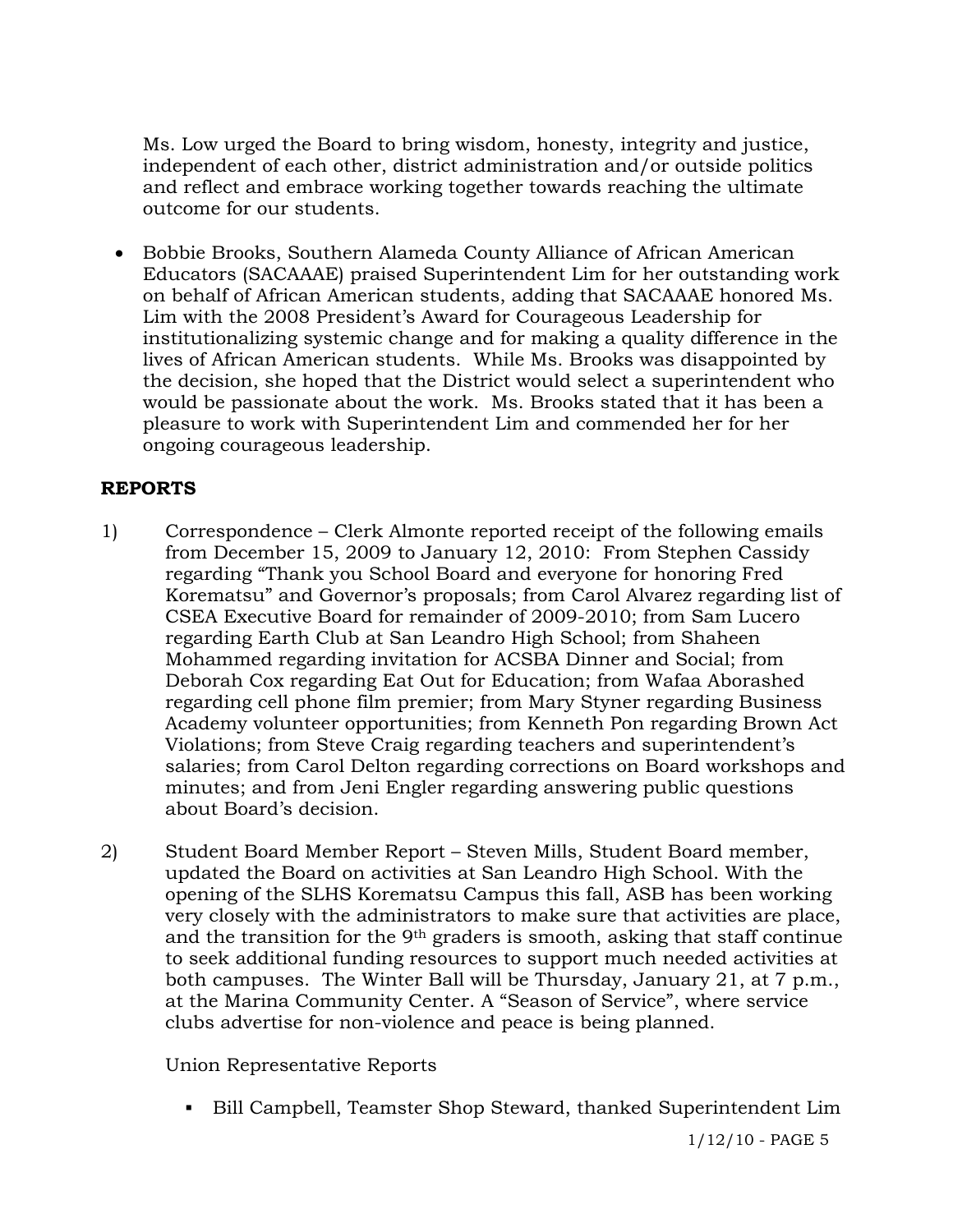for seeing that all District employees had access to email, and demonstrating "equality in its best form and action." He reported that after a 3-year investigation, the maintenance department will be implementing a district-wide standardized paper towel, toilet paper, and soap system at an approximate savings of \$27,000 a year, adding the department is currently looking into standardizing chemicals used. Mr. Campbell thanked Superintendent Lim for creating the Lead Custodian position and the District and Board for allowing him to serve in that capacity. He also reported that as a result of a recent promotion, the union would be filing a complaint with the Public Employee Relations Board, citing that the employees felt threatened by this action, and it was illegal, and a violation of the contract.

 Carol Alvarez introduced herself as the new California School Employees' Association president for the remainder of 2010. Ms. Alvarez expressed her upmost respect to Superintendent Lim. She wished good luck to Interim Superintendent Cindy Cathey, and looked forward to working with her on behalf of the CSEA union.

Ling King, on behalf of the San Leandro Managers Association (SLMA), addressed the Board in support of Superintendent Lim, citing the many of the District's accomplishments in the course of her tenure including her consistency of vision and strong leadership focused on school improvement and that achievement process as the most critical component. Mr. Ling commented that Superintendent Lim has always insured that there was time and resources to include families in every aspect of school and district work. The school families and students of San Leandro will miss the Superintendent's direction and leadership, adding that "SLMA is honored to have worked with you and for you and wish you all the success in your future endeavors."

4) Superintendent's Report – Superintendent Lim began her comments by stating, "In the Chinese culture, beginnings and endings are extremely important, and this her last school Board meeting in San Leandro, took time to mention some of the District's accomplishments in the areas of fiscal impact, equity work, communications, Measure B, San Leandro High School, community partnerships, and hiring practices since she began and to put a proper ending to her time in the District as the Superintendent of San Leandro. Highlights included:

## **FISCAL**

- Since her tenure  $6\frac{1}{2}$  year ago, she has worked with 15 school board members with six satisfactory evaluations and together, has transformed San Leandro Unified
- Passed a \$109M bond in 2006, and another \$25M interest free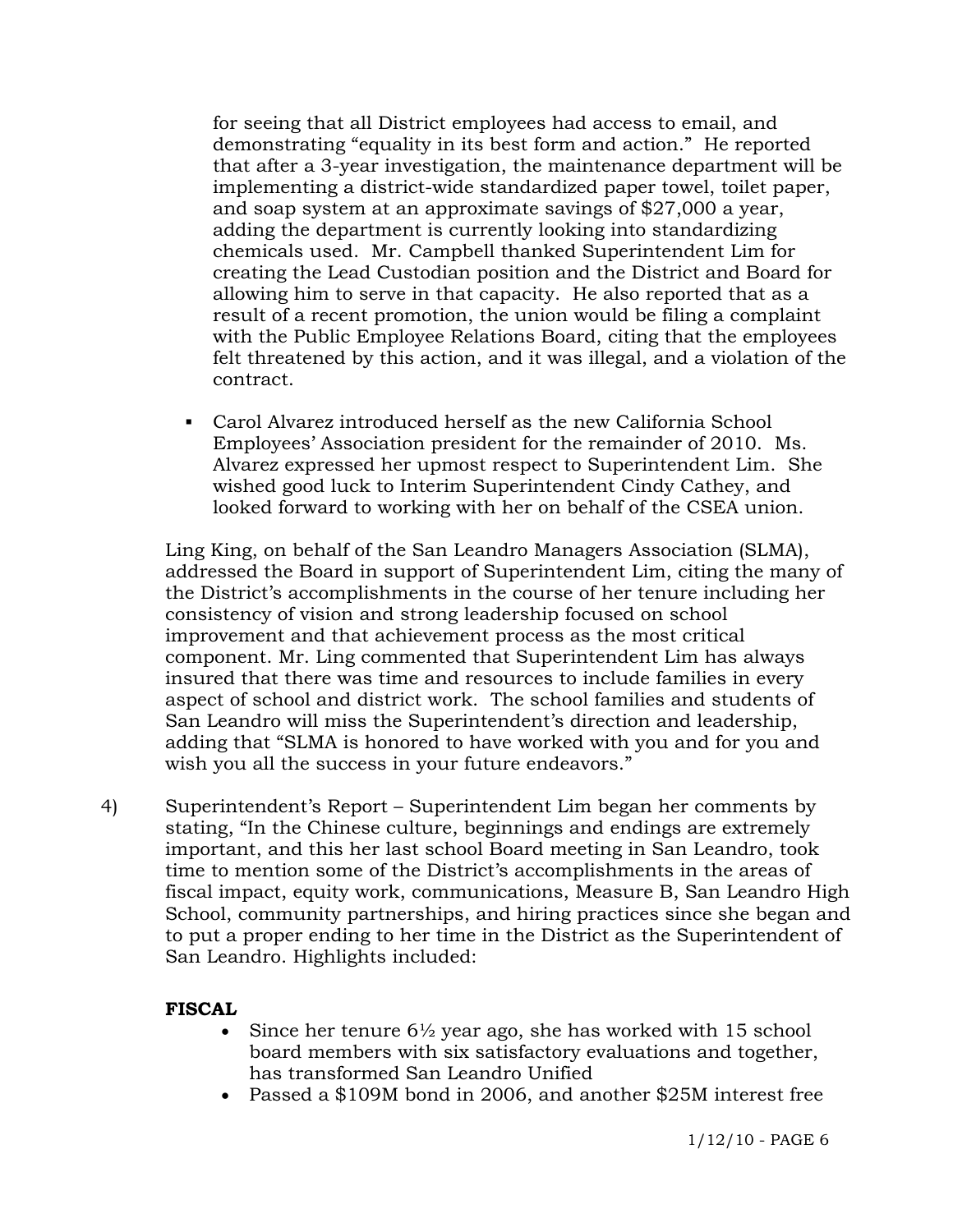Quality School Construction Bond in 2009

- Aggressively sought grants, receiving \$1M grant in 2003-04 for Post Secondary Education (REAP) to support math professional development working with the Lawrence Hall of Science, \$8.41M for professional development, technology, afterschool programs, services for our homeless students and families, and violence prevention programs
- For Measure B, we captured \$25M in state matching funds and another \$2,170,800 in RDA money from the City, that we will receive over six years

# **EQUITY**

- All students progressed with statistics demonstrating a 6-year tend that we are closing the racial predictability of the achievement gap
- We developed policies on Sexual Orientation providing structure, training, visibility and curriculum
- We form a 68-member Equity Team with 47 teachers and 21 administrators, and 62-member CARE Teams
- We have Teacher Action Research Initiative (TARI)-Arts Integration for Equitable Outcomes, which provides professional development and collaboration on culturally relevant teaching strategies offered to all arts specialists and fourth and fifth grade teachers building capacity and integrating arts across the curriculum

## **COMMUNICATIONS**

• We opened lines of communication and provided greater depth of information through Weekly Bulletins from the Superintendent, revamping the Website, writing a monthly San Leandro Times article and distributing quarterly Bridging Communications to name a few

## **MEASURE B**

- All of our new construction projects are on target-the new District Parking Lot opened last June, the SLHS Fred Korematsu 9th grade campus will open in the fall, the Arts Education Center (AEC) in the following spring, the Library expansion next month and the Career Technical Education program will begin soon
- Modernization is on target
- We have an active and vibrant Citizens Oversight Committee (COC)

# **SAN LEANDRO HIGH SCHOOL (SLHS)**

Several hand-picked administrative teams have made the difference at San Leandro High School with them earning two 3 year WASC Accreditations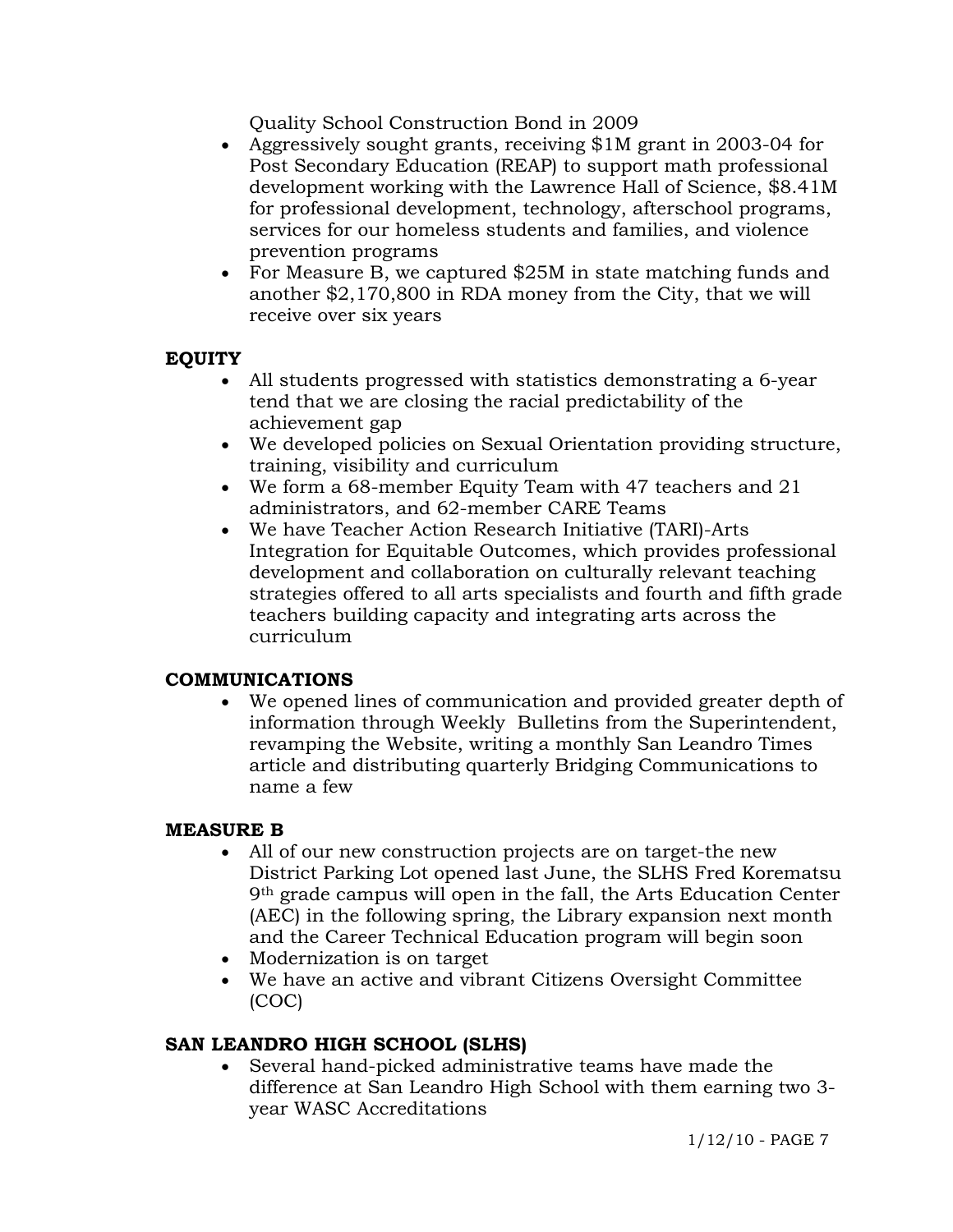## **ARTNERSHIPS P**

- We have strengthened and increased community partnerships
- San Leandro Education Foundation (SLED) was established
- The District provided the H1N1 Flu vaccine for our students

## **HIRING PRACTICES**

• We strive to have our staff reflect the student population and since she first began, our administrators of color has increased from 17% to 44%, and we have hired 50% teachers of color for four consecutive years

Superintendent Lim thanked her "Dream Team" for giving their best, adding that "As you face the challenges ahead, never forget to keep the student front and center in the work you do."

Following the Superintendent's comments, Assistant Superintendent Song Chinthis Board, explaining that a more in-depth presentation would be provided at the scheduled for Wednesday, January 20, and a Finance Committee meeting was Bendib shared highlights of the School Services of California workshop on the Governor's proposed budget that she attended, described the challenges facing next regular Board meeting on January 26. In addition, Ms. Chin-Bendib announced that a tentative Budget Advisory Committee meeting had been scheduled on Thursday, January 21.

Highlights included:

- From this point on the budget process needs to be negotiated each year, which brings with it a lot of uncertainties
- Flat funding for federal base grants such as Title I, II, III, and IV
- $\blacksquare$  High percentage increase in PERS as the employer contribution rate increases (estimated to be 13.7% by 2012-13), the PERS reduction decreases and will impact the federal grants
- **Tier III funding will be reduced**
- Maintenance of Effort (MOE) No additional money in  $2009/10$ ; 2010/11 may generate more state money to the Districts; however, per the Legislative Analyst, the state has a waiver (do not count on additional money)
- Unrestricted General Fund Base Revenue Limit is reduced by  $$24$
- equates to approximately \$1.8M ongoing cuts to our District, in addition \$201 per ADA ongoing cuts to school district central administration to the \$530,000 reduction approved by the Board, based on the First Interim to balance the budget and restore the 3% reserve by the Second Interim.
- School Services of California advices that school districts must freeze spending right away
- 5) Board Committee Reports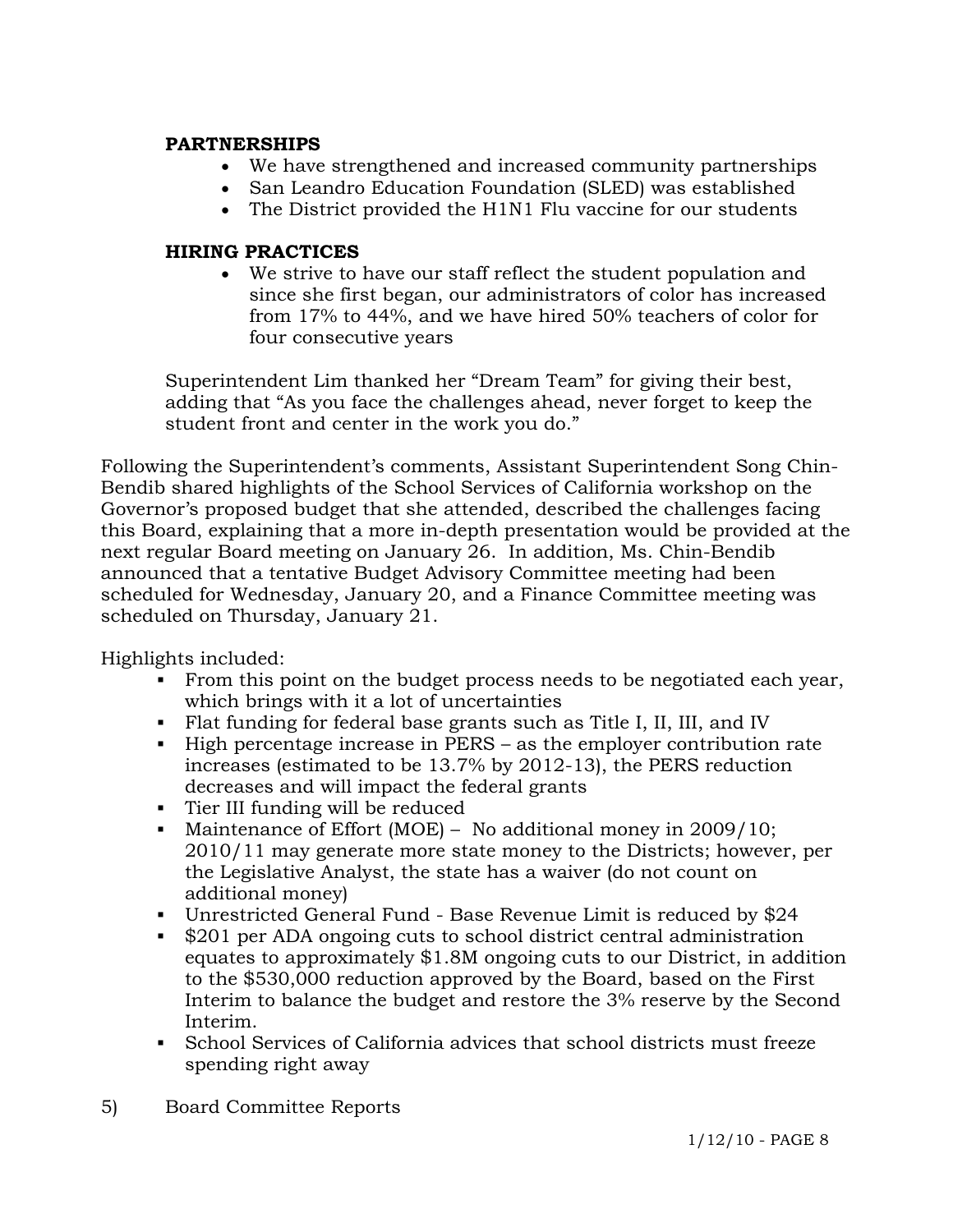• Curriculum – Trustee Hague reported that the committee met on January 11 and reviewed the Local Education Agency Plan Addendum which is being presented tonight for Board action and the Title III Improvement Plan Addendum which was included in the agenda for information and review.

## **PRESENT ATION**

- \* Staff from Educational Services presented highlights of the Local Education Agency (LEA) Plan Addendum that is required as a result of the District entering Title I Program Improvement status in September, 2009. The plan addresses eight areas:
	- 1. Fundamental teaching and learning needs of district schools and the specific academic problems of high priority students
	- 2. Measurable achievement goals and targets for student groups consistent with Adequate Yearly Progress (AYP)
	- 3. Scientifically-based research strategies to strengthen the core program
	- 4. Specific action steps that have greatest likelihood of improving student achievement
	- 5. Professional development needs of teachers and administrators
	- 6. Programs and services to address the needs of English Learners a. This section reflects the requirements of the Title III, Year 2 Improvement Plan Addendum (IPA)
	- 7. B efore and after school and other extensions of the school year
	- 8. Strategies to promote effective parent involvement in the school

This LEA Plan Addendum was developed using the four self-assessment tools required by the state:

- Academic Program Survey (APS)
- District Assistance Survey (DAS)
- Inventory of Services and Supports (ISS) for students with disabilities
- English Learner Subgroup Self-Assessment (ELSSA)

completed by school site staff, district staff, subcommittees, Board members, and the newly formed district-level Program Improvement Leadership and held to identify the District's *Highest Priority Areas of Need* around which the The plan was developed using the results of the self-assessment tools Academic Response (PILAR) Team. Numerous passionate discussions were plan has been developed. Additionally the plan was developed around items required by the state.

The LEA Plan Addendum and the Improvement Plan Addendum were both developed and reviewed by Alameda (LEA) and Contra Costa (IPA) County Offices of Education as required. The plan is funded from categorical Tier I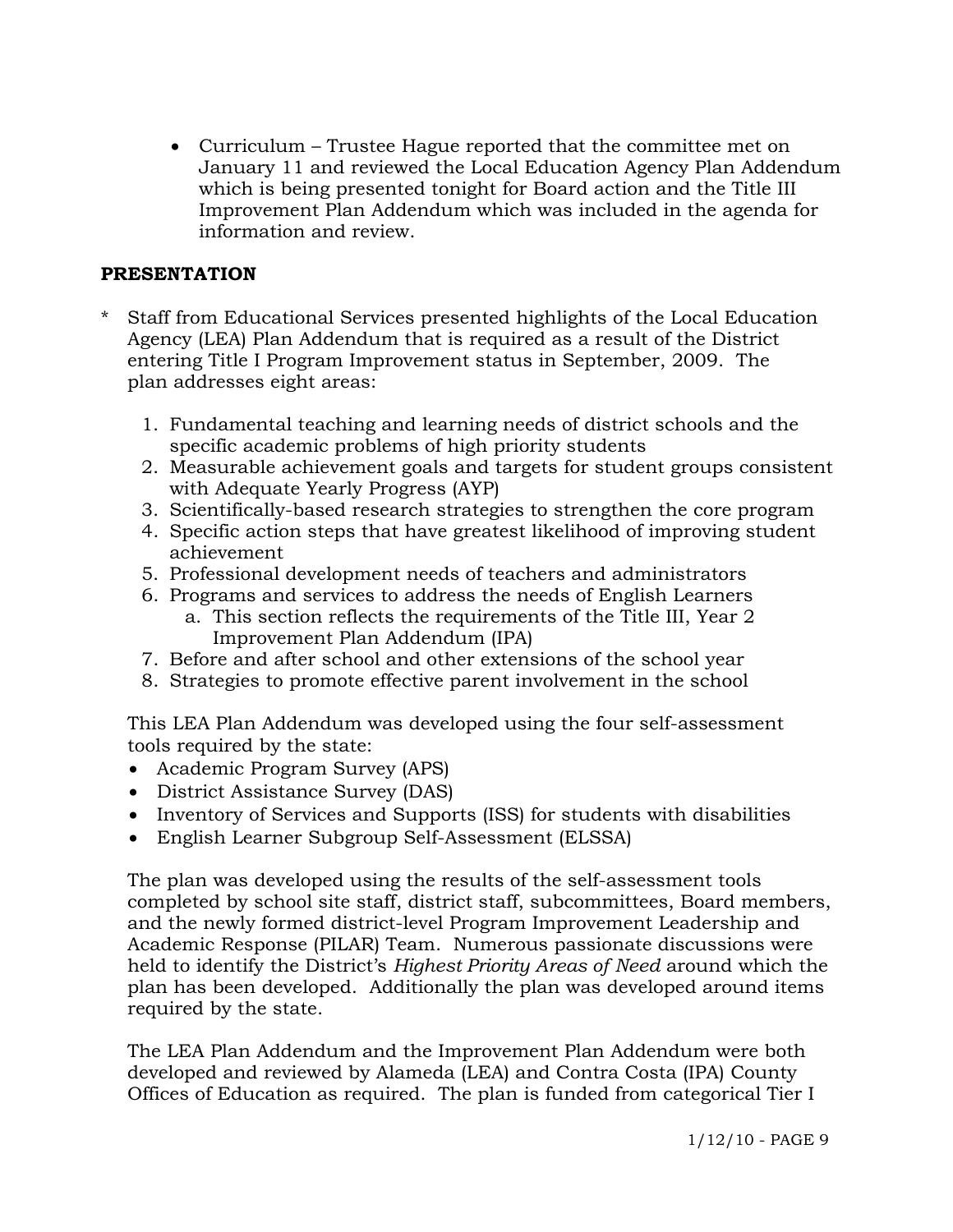and Tier II funds district and site funds. Due to limited funding some actio n steps do not have an associated cost and until funds are available those acti on steps may not be implemented.

The Board thanked staff for a ver y thorough and informative presentation.

The Board posed clarifying questions regarding the information shared which was addressed by staff. Comments and suggestions included:

- Consider maximizing Adult School programs to provide additional support for students
- Provide professional development for long-term subs
- Throughout the Plan intervention as well as differentiated instruction is addressed
- keep the Board informed on how the District and schools are doing implementing the plan and how the students are doing in meeting their • Plan a Board study or discussion session to further delve into how to academic progress each trimester/semester
- Consider half-day staff trainings
- Enroll Para-Educators in Adult School for training,
- Unfortunate that District is not offering summer school at the elementary level
- Tracking the progress of ELL students over time

 Additional questions and "great ideas" from the Board will be emailed to staff for consideration.

## **CONFERENCE**

These items are presented for action at this time. Some may have been reviewed at a previous meeting.

## **Educational Services**

## 3.1-CF Title I Program Improvement Local Education Agency (LEA) Plan Addendum Sections 1-5, and 7-8

The Board discussed and considered approving the LEA Plan Addendum Sections 1-5, and 7-8.

On a motion made by Trustee Hague and seconded by Trustee Sullivan, the Board approved the Title I Program Improvement Local Education Agency (LEA) Plan Addendum Sections 1-5,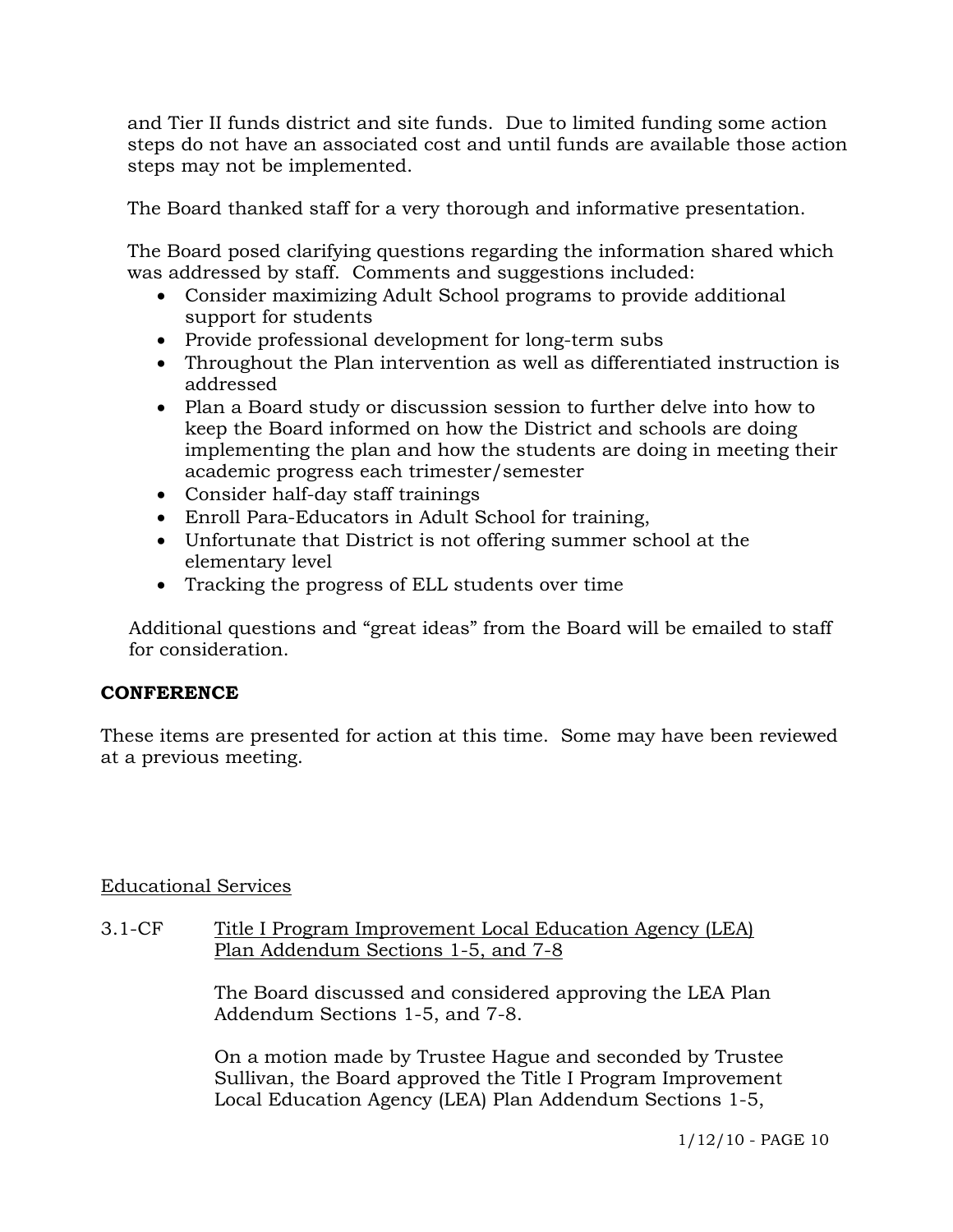and 7-8 by a 7-0 vote.

## **INFORMATION**

These items are intended to keep the Board informed on various District business matters which do not require action by the Board.

Educational Services

#### 3.1-I Title III Improvement Plan Addendum

The Board received for information and reviewed the Title III Improvement Plan Addendum (also Section 6 of the LEA Plan Addendum).

The Board took a break at 9:30 p.m. and reconvened to open session at 9:36 p.m.

#### **PRESENTATION**

• Assistant Superintendent Business Services, Song Chin-Bendib, presented a summary and analysis of the Tier III programs. The summary reflected all the flexibility transfers the Board has approved pursuant to the State Budget Trailer Bill SBX3 4. Amounts that have been swept thus far included:

| Phases II, III, and IV |                              |             |
|------------------------|------------------------------|-------------|
|                        | 2008-09                      | \$711,229   |
|                        | 2009-10                      | 644,615     |
|                        | Subtotal                     | \$1,355,844 |
|                        | Phase V<br>$\bullet$ 2008-09 | 270,271     |
|                        |                              |             |
|                        | Phase VI                     |             |
|                        | 2008-09                      | 143,000     |
|                        | TOTAL                        | \$1,769,115 |

 The Board posed a few clarifying question and comments such as, while the information shared was very valuable and necessary, a less detailed report may have been more helpful to understand the bottom line. It was also explained that the \$875,000 earmarked for emergency and safety projects were being addressed in priority order.

#### **CONSENT ITEMS**

#### General Services

#### 1.1-C Approval of Board Minutes – November 3, 2009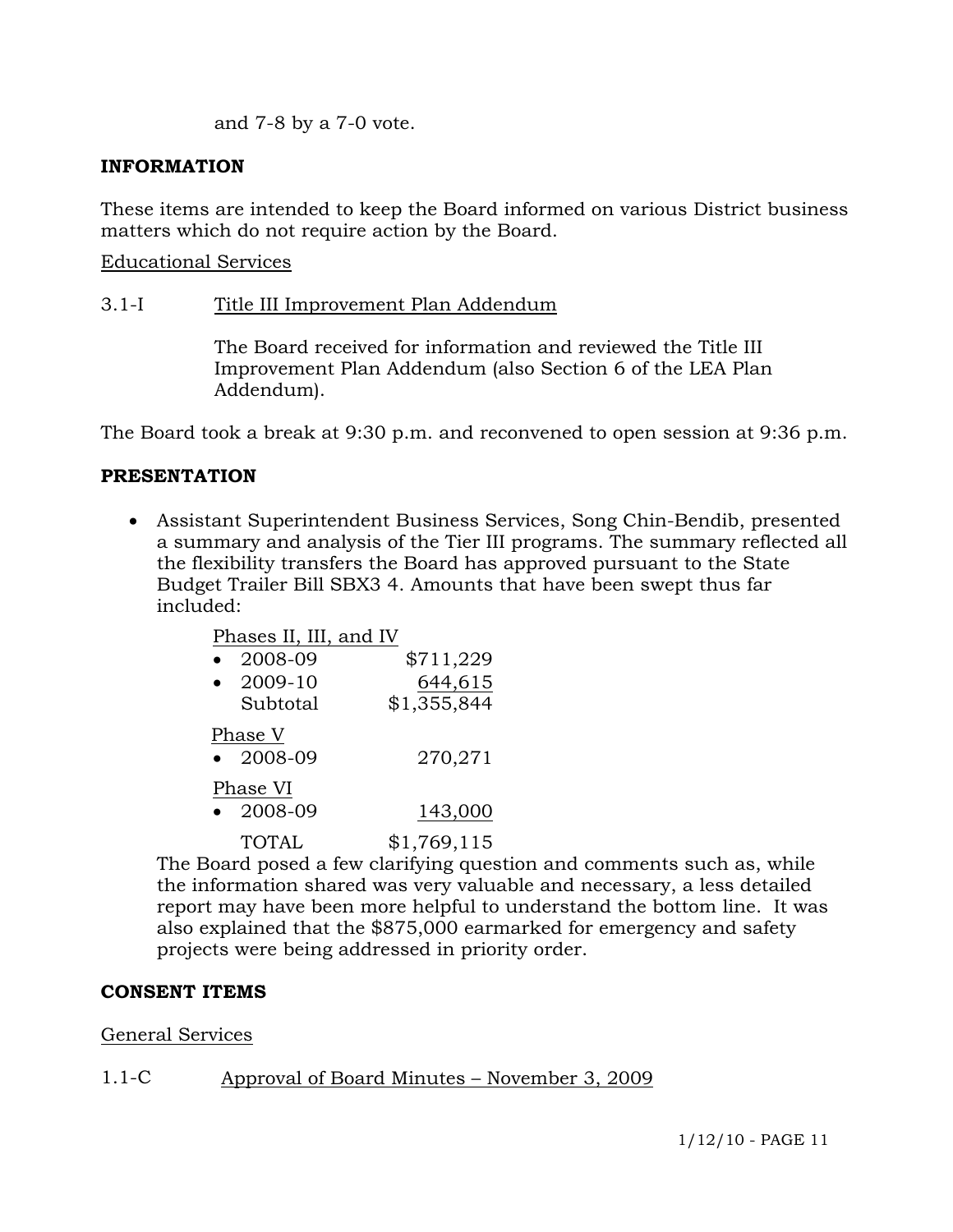## Human Resources

- 2.1-C Acceptance of Personnel Report
- 2.2-C Renewal of Student Teaching Agreements

## Educational Services

- 3.1-C Acceptance of Donations
- 3.2-C Resolution #10-03, National "No Name Calling Week", January 25- 29, 2010
- 3.3-C Contract between the San Leandro Unified School District and WestEd to Provide Support to the District as it Develops its Tiered Intervention Program
- 3.4-C Memorandum of Understanding (MOU) between San Leandro Unified School District and Niroga Institute for the 2009-2010 After School Program at Lincoln High School
- 3.6-C Contract between the San Leandro Unified School District and Kate Kinsella for Professional Development for John Muir Middle School

mistakenly pulled 3.5-C. Trustee Prola noted that this was the item she wished to pull; she

explained that previous training at John Muir Middle School was given by a different provider, not Kate Kinsella. While Trustee Prola had not been pulled from the Consent Calendar, it had already been In response to Trustee Prola, Assistant Superintendent Cathey felt the cost for this two-day workshop was quite high and she would not be able to approve it, it was noted, that because this item approved unanimously.

- 3.7-C Contract between San Leandro Unified School District and Poets in the Schools at John Muir Middle School
- 3.8-C Memorandum of Understanding (MOU) between the San Leandro Unified School District and Santa Clara County Office of Education (SCCOE) to provide SB472 Prentice Hall ELA Training to Middle School English Teachers

On a motion made by Trustee Prola and seconded by Trustee Sullivan, the Board approved the remaining consent items by a 7-0 vote.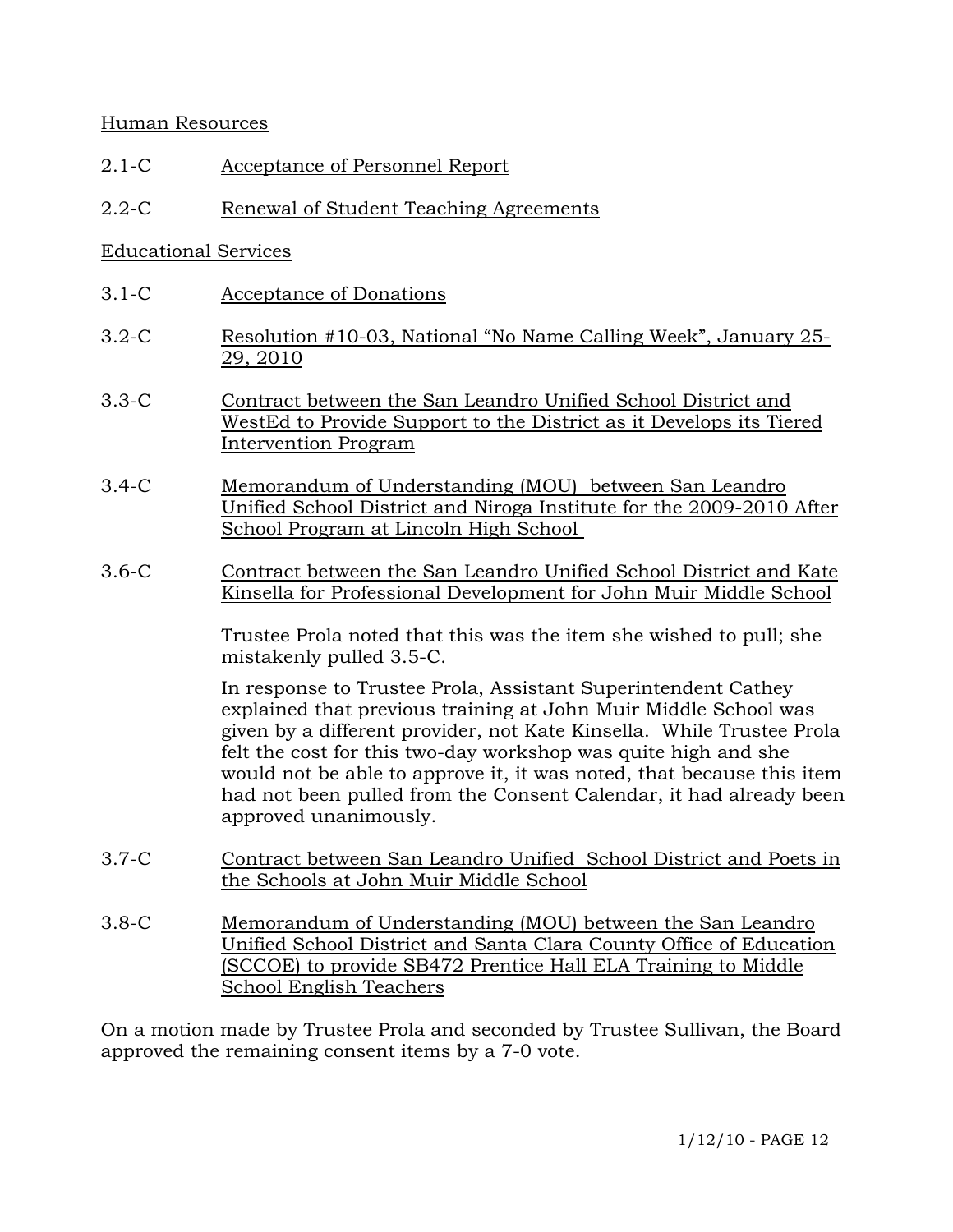## General Services

## 1.2-C Approval of Board Minutes – November 17, 2009

Trustee Sullivan asked the minutes be tabled, so that she could refer to her notes before approval.

On a motion made by Trustee Sullivan and seconded by Trustee Cutter, the Board tabled the minutes by a 7-0 vote.

## Educational Services

3.5-C Memorandum of Understanding (MOU) between San Leandro Unified School District and Alameda County Associated Community Action Program/Bayfair Employment Training Academy (BETA) for the 2009-2010 After School Program at Lincoln High School

Trustee Prola pulled this item by mistake.

Hague, the Board approved the Memorandum of Understanding (MOU) between San Leandro Unified School District and Alameda County Associated Community Action Program/Bayfair Employment Training Academy (BETA) for the 2009-2010 After School Program On a motion made by Trustee Prola and seconded by Trustee at Lincoln High School by a 7-0 vote.

# **ACTION**

Trustee Hague noted that prior to posting the agenda there was some confusion regarding whether some of the committees were one or two-year terms. Superintendent Lim clarified, representatives/alternates of the Eden Area Regional Occupational Program (ROP) and the Mid-Alameda County Special Education Local Plan Area (MACSELPA) serve two-year terms.

## General Services

## 1.1-A Alameda County School Board Association (ACSBA) Representative

Both Trustee Sullivan and Trustee Prola showed an interest in being the representative. Following a short discussion, Trustee Prola motioned to have Trustee Sullivan serve at the representative.

Sullivan, the Board appointed Trustee Sullivan as Alameda County School Board Association (ACSBA) representative for the 2010-2011 school year by a 7-0 vote. On a motion made by Trustee Prola and seconded by Trustee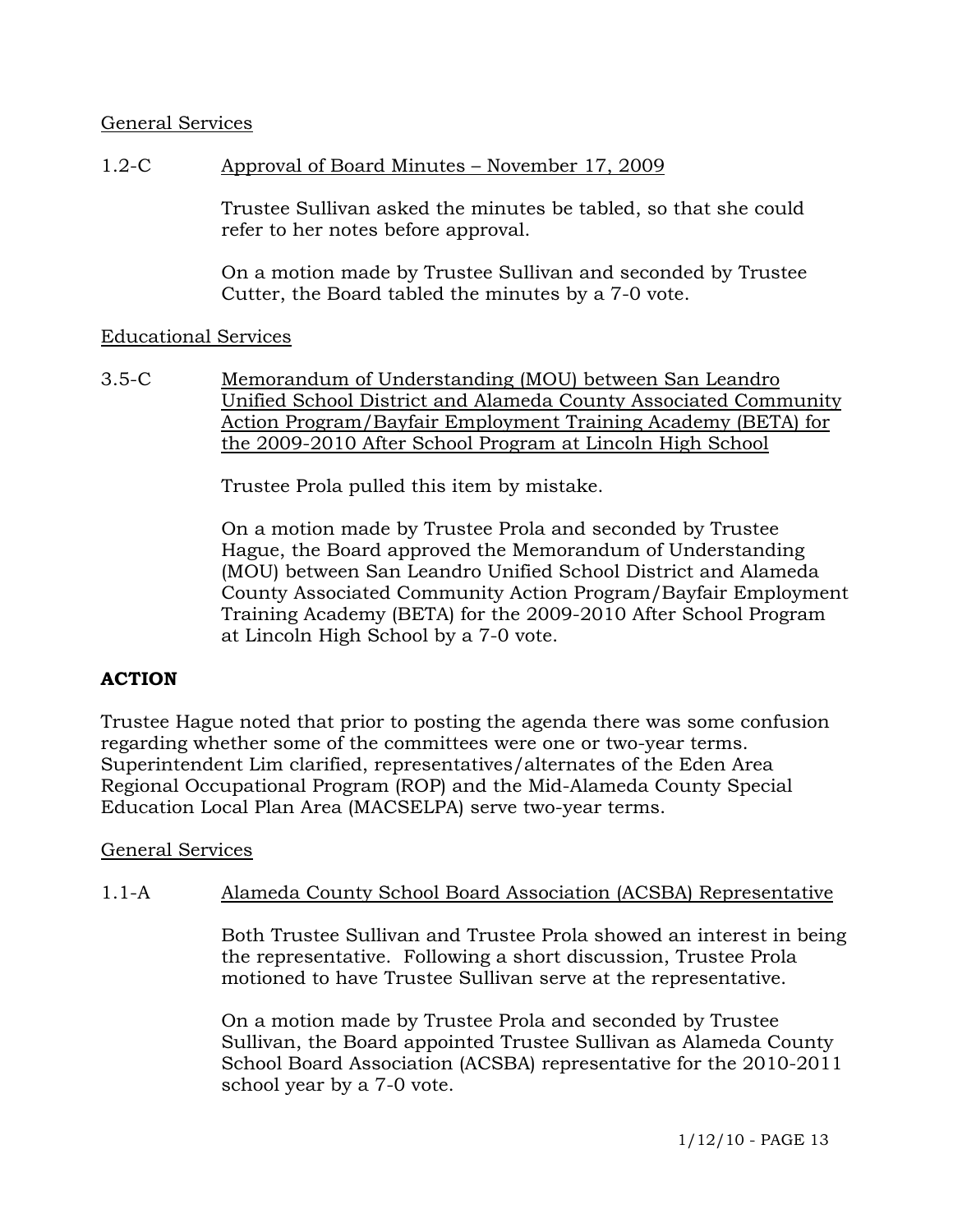1.2-A Alameda County School Board Association (ACSBA) Alternate

On a motion made by Trustee Hague and seconded by Trustee Cutter, the Board appointed Trustee Prola as Alameda County school year by a 7-0 vote. School Board Association (ACSBA) alternate for the 2010-2011

- 1.3-A Eden Area Regional Occupational Program (ROP) Governing Board Representative
- 1.4-A Eden Area Regional Occupational Program (ROP) Governing Board Alternate

Representatives and alternates of the Eden Area Regional Occupational Program (ROP) Governing Board serve two-year terms. Trustee Almonte will continue as the representative, and Trustee Katz-Lacabe will continue as the alternate until the  $2010-2011$  school year.

- 1.5-A Mid-Alameda County Special Education Local Plan Area (MACSELPA) Representative
- 1.6-A Mid-Alameda County Special Education Local Plan Area (MACSELPA) Alternate

Representatives and alternates of the Mid-Alameda County Special Education Local Plan Area (MACSELPA) serve two-year terms. Trustee Hague will continue as the representative and Trustee Cutter will continue as the alternate until the 2010-2011 school year.

1.7-A Drug, Alcohol, Tobacco Education (DATE) Committee Representative

It was explained that the meetings have not been meeting regularly; however, they have been meeting in the day for about an hour.

On a motion made by Trustee Hague and seconded by Trustee Tobacco Education (DATE) Committee representative for the 2010-2011 school year by a 7-0 vote. Almonte, the Board appointed Trustee Cutter as Drug, Alcohol,

1.8-A Drug, Alcohol, Tobacco Education (DATE) Committee Alternate

> On a motion made by Trustee Hague and seconded by Trustee Mack-Rose, the Board appointed Trustee Mack-Rose as Drug, 2010-2011 school year by a 7-0 vote. Alcohol, Tobacco Education (DATE) Committee alternate for the

1.9-A San Leandro Disaster Preparedness Council Representative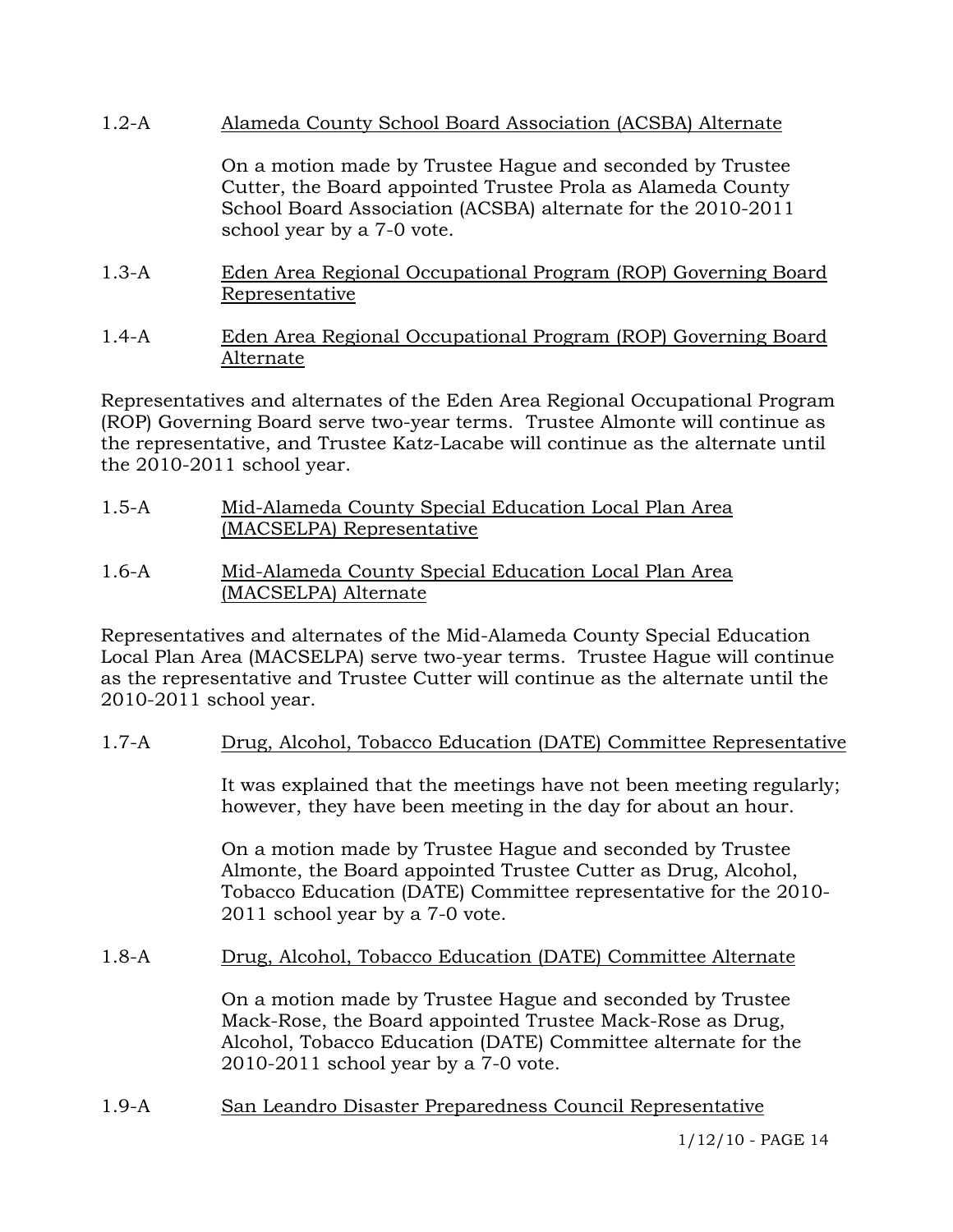On a motion made by Trustee Mack-Rose and seconded by Trustee Hague, the Board appointed Trustee Sullivan as San Leandro Disaster Preparedness Council representative for 2010-2011 school year by a 7-0 vote.

#### 1.10-A San Leandro Disaster Preparedness Council Representative

On a motion made by Trustee Hague and seconded by Trustee Mack-Rose, the Board appointed Trustee Katz-Lacabe as San Leandro Disaster Preparedness Council representative for the 2010-2011 school year by a 7-0 vote.

### INFORMATION ITEMS

#### Business Op eration

#### 4.1-I Investment Report for November 2009

The Board received for information and reviewed the Investment Report for November 2009.

### **ADDITIONAL SUGGESTIONS AND COMMENTS FROM BOARD MEMBERS**

• Trustee Mack-Rose commented that she has registered for a CSBA Webinar on Thursday, January 14 from 10:00 a.m. to noon where information on . the Governor's proposed budget and impact on education will be shared A two-day training for new and first-term Board members is scheduled for January 22-23, in Sacramento.

facilities bond in November. Trustee Mack-Rose asked for and received onsensus to have the Facilities/Technology Committee discuss and c Trustee Mack-Rose commented that she received a communication from the San Leandro Sports Foundation requesting that the Board consider a provide a recommendation on placing a facilities bond on a future ballot.

• Trustee Sullivan was sad to read an article that appeared in the Oakland the list and, at this point, has met all of their obligations. Tribune reporting that several school districts cannot pay their bills; however, she was pleased to report that San Leandro Unified was not on

community and expressing what she personally witnessed and experienced as a parent and Board member of San Leandro Unified. Trustee Sullivan wished Superintendent well on her future endeavors, taking the title from Trustee Sullivan shared her final comments to Superintendent Lim, thanking her for the years of dedication and service to the District and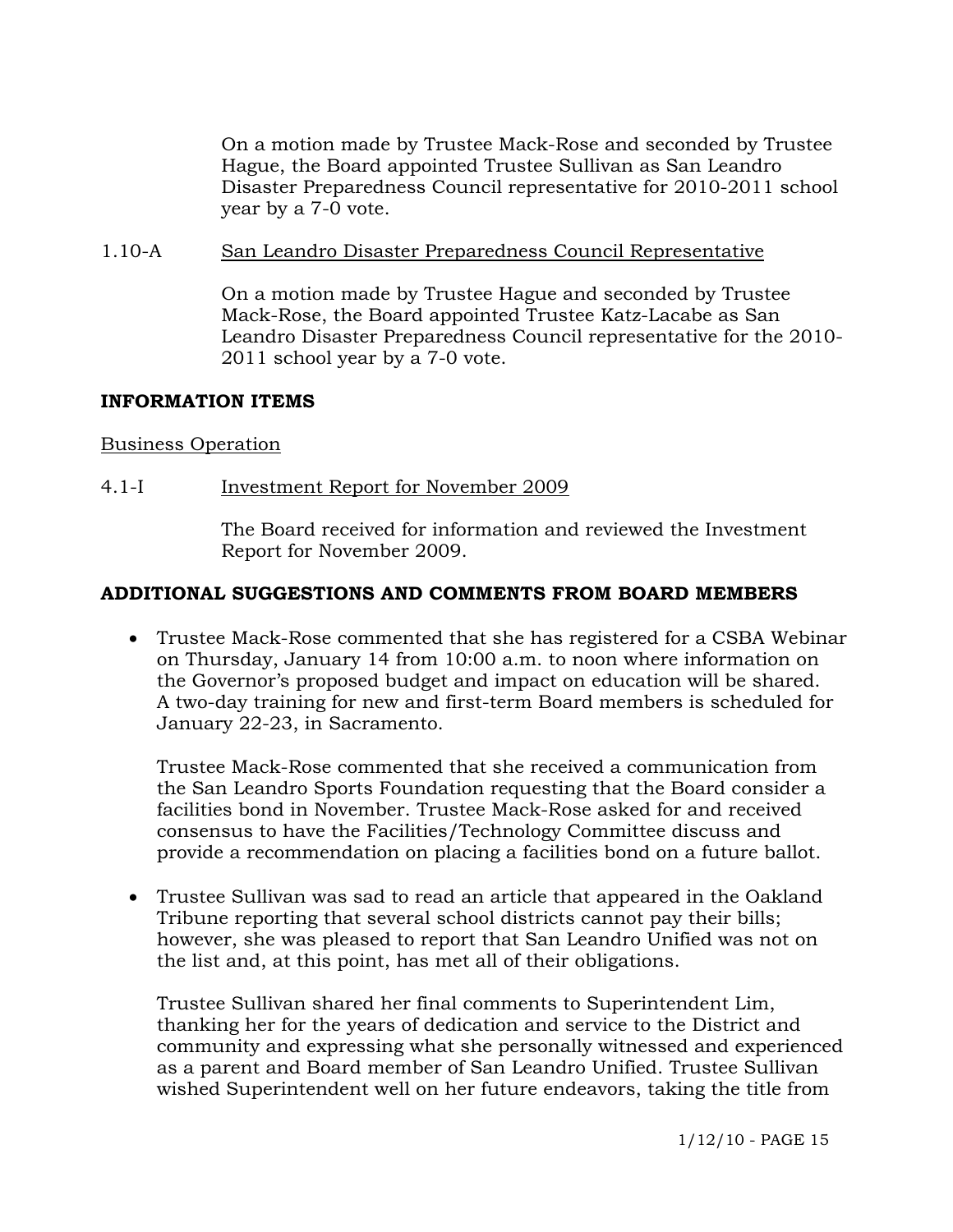poet Maya Angelou's writings, "you are a phenomenal leader as evide nced by the challenges that you embarked upon, and indeed, You Still Rise."

- Trustee Almonte thanked the Superintendent Lim for her professional leadership and years in the District and wished her good luck. Trustee Almonte also offered his support to Interim Superintendent Cindy Cathey.
- Trustee Hague commented that she has always respected Superinendent Lim's professionalism, and thanked her for all of her hard work and wished her well, adding that while this transition has not been easy, Trustee Hague thanked Interim Superintendent Cathey for accepting the challenge.
- Trustee Prola stated that Superintendent Lim's comments were gracious and wished her well.
- Trustee Cutter asked for and received consensus to have Trustee Katz-Lacabe create a Press Release, similar to the letter that the Board sent to staff, addressing the stability in the District as we moved forward.

Trustee Cutter asked for and received consensus to have the Board discuss and consider restructuring the Board committees at the next Board meeting.

Trustee Cutter commented that it has been a pleasure to work with Superintendent Lim and looked forward to working with Interim Superintendent Cindy Cathey.

- Student Board Member Mills thanked the Superintendent Lim for all she has done for San Leandro Unified and wished Interim Superintendent Cathey good luck. Mr. Mills also commented that during this transition phase with the freshman campus, it is important that families are involved in the process.
- Trustee Katz-Lacabe noted that until the new committee assignments are days. Trustee Katz-Lacabe thanked Superintendent Lim for her service, acknowledging that she has made some much needed changes in the completed, the current committee members would continue in their capacity. He expected to have the final committee list done in a couple of District.